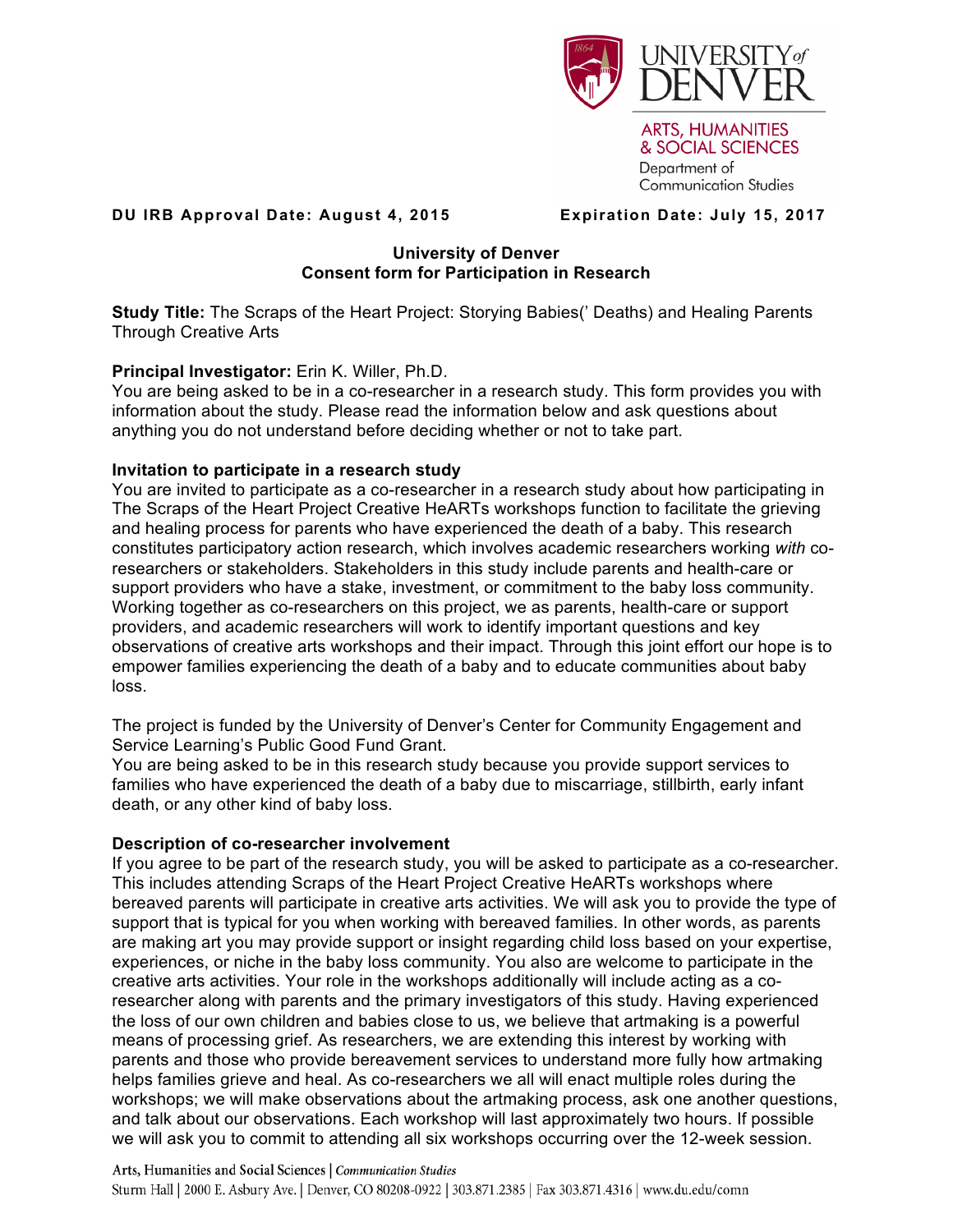We also may ask you in informal conversations to provide feedback regarding your observations of the workshops.

## **Possible risks and discomforts**

There are minimal risks associated with participating in this study beyond what you normally encounter when supporting bereaved families. However, given that participating as a coresearcher in the study will involve you spending additional time with bereaved families, there is a potential risk for burnout and compassion fatigue. If you experience distress, please contact one of the following child loss specialists who provide support to those working with bereaved families: Stacey Bromberg, Ph.D.

950 S. Cherry St., Suite 1240 Denver, CO 80246 Phone: 720-505-3772 http://www.drstacey.net/bio.html dr.bromberg@yahoo.com

Jennifer Harned Adams, Ph.D. 950 S. Cherry St., Suite 1240 Denver, CO 80246 Phone: 303-325-1633 http://www.bloomhealthdenver.com/AboutMe.en.html jen@bloomhealthdenver.com

### **Possible benefits of the study**

You may benefit from participating in the study as a result of feeling rewarded in helping parents process their grief in a new way. You may also identify new tools that may be useful for supporting families in your own organization. This study is designed for us to learn more about how artmaking functions to facilitate the grieving and healing process for parents who have experienced the death of a baby. Creating art will allow them to memorialize their babies in a lasting way. Artmaking is also community building. Parents experiencing the death of a baby often report feelings of loneliness and a lack of understanding from those close to them. Coming together with others who share their experiences is a powerful means of connection. Our research will provide not only a detailed look at the experiences of those who have gone through the death of a child, but also the ways in which artmaking allows parents to shape meaning about their loss, construct an identity for themselves and their babies, and empower themselves through memory making. This information is essential for educating communities who lack understanding about the significance of child loss and ways to support bereaved parents.

### **Study compensation**

You will not receive any payment for being in the study.

### **Study cost**

You will be expected to pay for your own transportation or parking if needed.

### **Confidentiality, Storage and future use of data**

Generally, anything you say or do during the workshops, in email exchanges between workshop participants, and on the group's private Facebook page may be included in our research reports. If there is something you prefer we not include in our reports, you will need to let us know. We will ask your permission before using a direct quotation from you in our reports. Reports about our research may be shared at professional research conferences and published in articles. Your individual name will be changed to a pseudonym if you choose. We will ask you to indicate this preference on the information sheet you will complete at the start of the study.

DU IRBNet ID #769921 Version IRB Approved: 07/29/2016 Valid Through: 07/15/2017